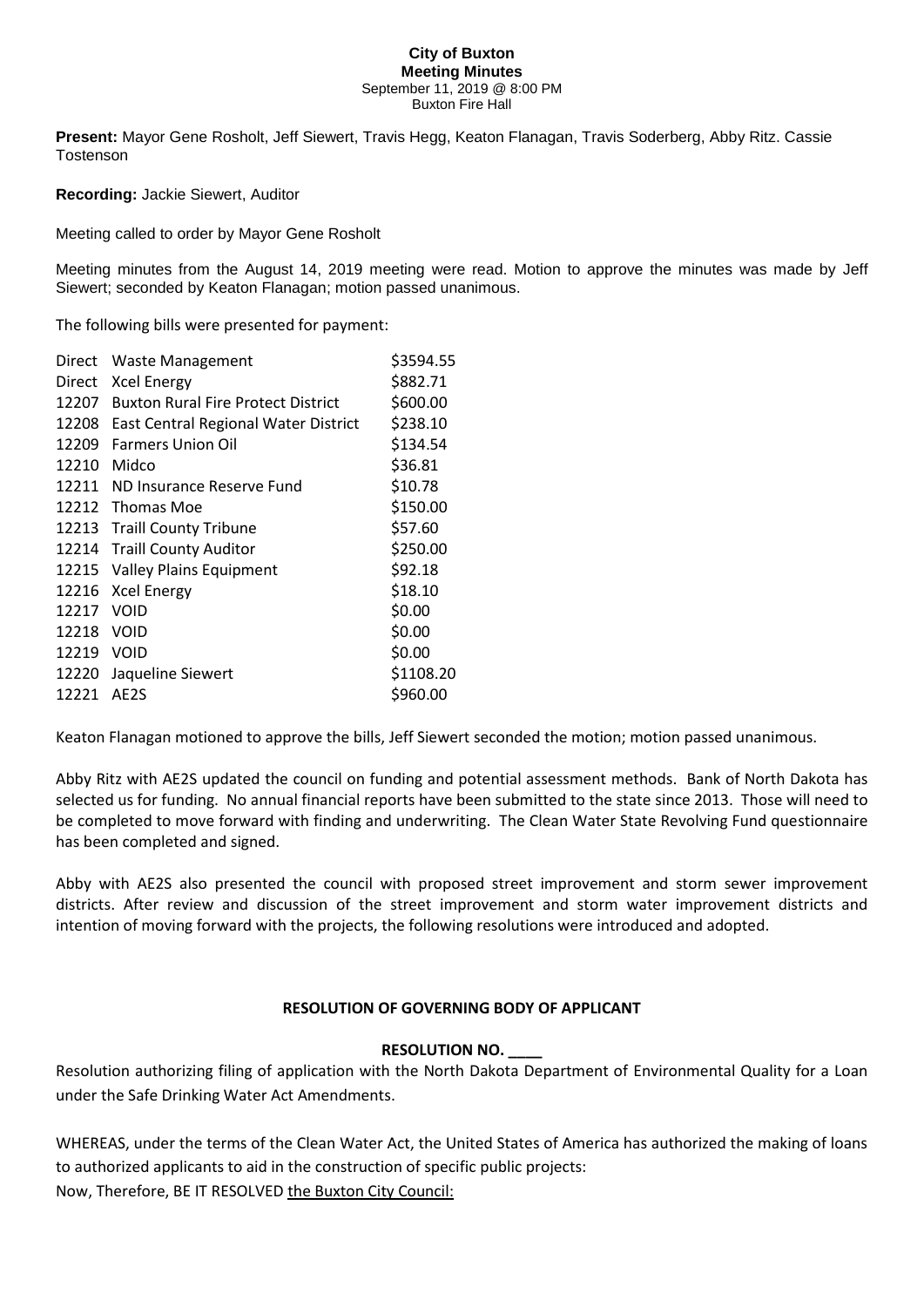1. That Jackie Siewert, City Auditor, be and is hereby authorized to execute and file an application on behalf of the Buxton City Council with the North Dakota Department of Environmental Quality for a loan to aid in the construction of:

The City-wide Improvements Project;

2. That Jackie Siewert, City Auditor, be and is hereby authorized and directed to furnish such information as the North Dakota Department of Environmental Quality may reasonably request in connection with the application which is herein authorized to be filed, to sign all necessary documents, and, on behalf of the city, to accept loan offer and receive payment of loan funds.

# CERTIFICATE OF RECORDING OFFICER

The undersigned duly qualified and acting auditor of the City of Buxton does hereby certify:

That the attached resolution is a true and correct copy of the resolution, authorizing the filling of application with the North Dakota Department Environmental Quality, as regularly adopted at a legally convened meeting of the Buxton City Council, duly held on the  $11<sup>th</sup>$  day of September, 2019; and further that such resolution has been fully recorded in the journal of proceedings and records in my office

Member Travis Soderberg introduced the following resolution and moved its adoption:

# RESOLUTION CREATING CITY OF BUXTON, NORTH DAKOTA STREET IMPROVEMENT DISTRICT #2019-1

WHEREAS, Jaroslav Solc, a Registered Professional Engineer, is the Engineer for the project, and the City Council has consulted with him relating to the establishment, size and form and other matters with regard to Street Improvement District 2019-01 of the City of Buxton and

WHEREAS, it is deemed necessary to establish a street replacement district within the said City of Buxton;

NOW THEREFORE, be it resolved as follows:

That there is hereby created City of Buxton North Dakota Street Improvement District #2019-1 of the City of Buxton North Dakota, the boundaries of which shall be as follows:

# **SEE ATTACHED.**

APPROVED this 11th day of September 2019

The motion for the adoption of the foregoing resolution was duly seconded by Member Travis Hegg. On roll call vote the following members voted aye: Jeff Siewert, Keaton Flanagan, Travis Hegg, Travis Soderberg. The following members voted nay: None. The following members were absent and not voting: None. The majority having voted aye, the motion carried and the resolution was duly adopted.

Member Jeff Siewert introduced the following resolution and moved its adoption:

RESOLUTION CREATING CITY OF BUXTON, NORTH DAKOTA STORM SEWER IMPROVEMENT DISTRICT #2019-1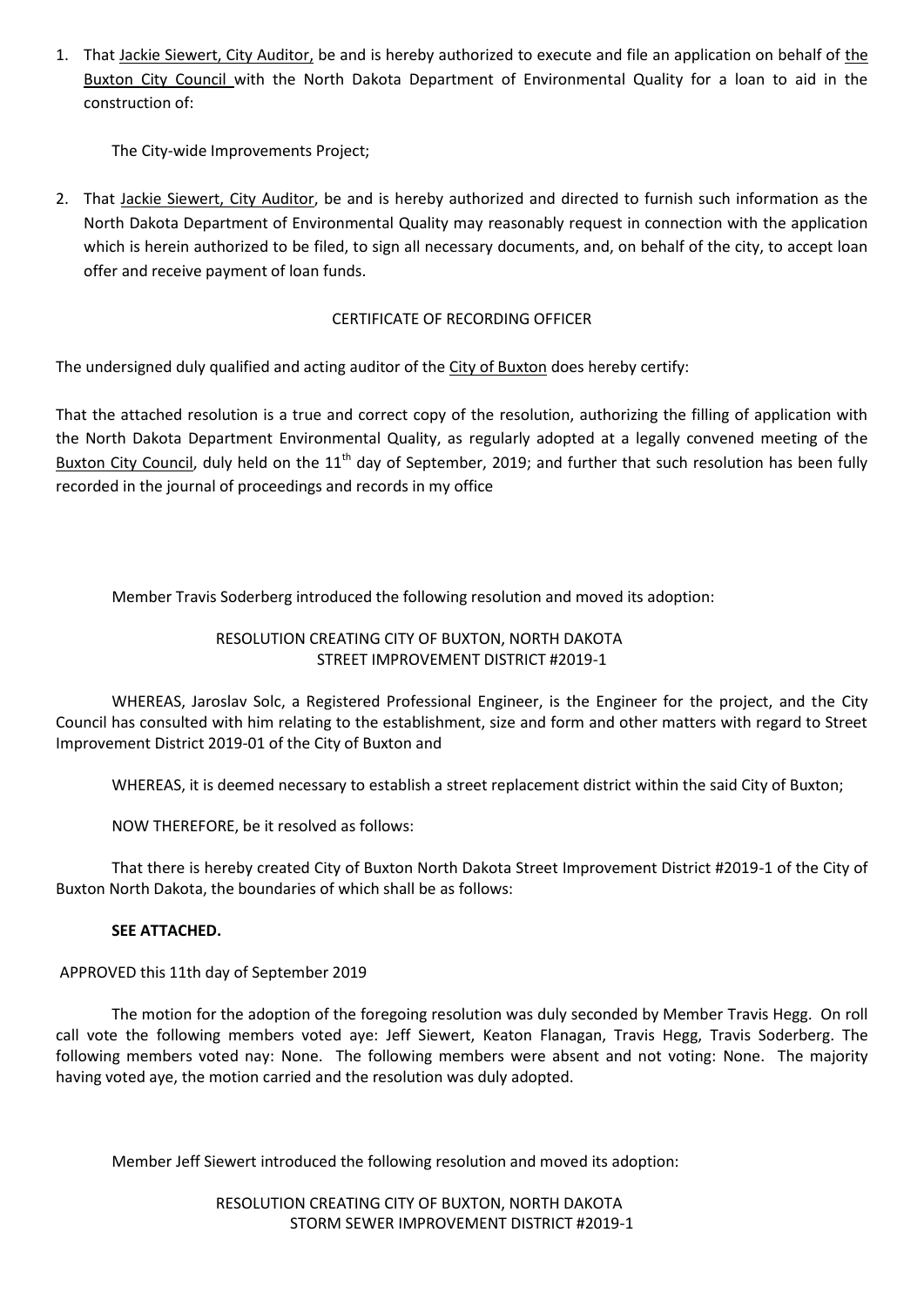WHEREAS, Jaroslav Solc, a Registered Professional Engineer, is the Engineer for the project, and the City Council has consulted with him relating to the establishment, size and form and other matters with regard to Storm Sewer Improvement District 2019-01 of the City of Buxton and

WHEREAS, it is deemed necessary to establish a storm sewer improvement district within the said City of Buxton;

NOW THEREFORE, be it resolved as follows:

That there is hereby created City of Buxton North Dakota Storm Sewer Improvement District #2019-1 of the City of Buxton North Dakota, the boundaries of which shall be as follows:

#### **SEE ATTACHED.**

### APPROVED this 11th day of September 2019

The motion for the adoption of the foregoing resolution was duly seconded by Member Keaton Flanagan. On roll call vote the following members voted aye: Jeff Siewert, Keaton Flanagan, Travis Hegg, Travis Soderberg. The following members voted nay: None. The following members were absent and not voting: None. The majority having voted aye, the motion carried and the resolution was duly adopted.

# **RESOLUTION AUTHORIZING EXECUTION OF**

#### **ENGINEERING AND LEGAL SERVICE AGREEMENTS FOR CITY OF BUXTON, NORTH DAKOTA, STREET IMPROVEMENT DISTRICT #2019-1 AND STORM SEWER IMPROVEMENT**

### **DISTRICT 2019-01**

**WHEREAS**, City of Buxton, Traill County, North Dakota, intends to repair, replace, and improve its Streets and Storm Sewers:

**NOW THEREFORE**, in order to engage an engineering firm to develop necessary plans, specifications, and related work; and legal counsel to provide necessary legal work;

**BE IT RESOLVED**, by the City Council of City of Buxton that the Mayor be authorized to sign and the City Auditor be authorized to attest to and affix the seal to an agreement for engineering service and a legal service agreement.

The motion for adoption of the foregoing resolution was introduced by Travis Hegg and was duly seconded by Jeff Siewert, and upon vote being taken thereon, the following council members voted in favor thereof; Travis Soderberg, Keaton Flanagan, Jeff Siewert, Travis Soderberg; and the following council members voted against the same: none, whereupon, the resolution was declared duly passed and adopted, and was signed by the Mayor and attested by the City Auditor.

Dated this 11<sup>th</sup> day of September 2019

Member Keaton Flanagan introduced the following resolution and moved its adoption:

#### RESOLUTION DIRECTING ENGINEER TO PREPARE REPORT

BE IT RESOLVED by the City Council of the City of Buxton, deeming it necessary to make certain improvements consisting of street replacement and storm sewer improvements and all other appurtenances, contrivances and structures used or useful in connection with the above specified improvements, be constructed and made in Street Improvement District #2019-1 and Storm Sewer Improvement District 2019-1 of the City of Buxton, the City hereby authorizes Advanced Engineering and Environmental Services, Inc (AE2S), the Engineer for